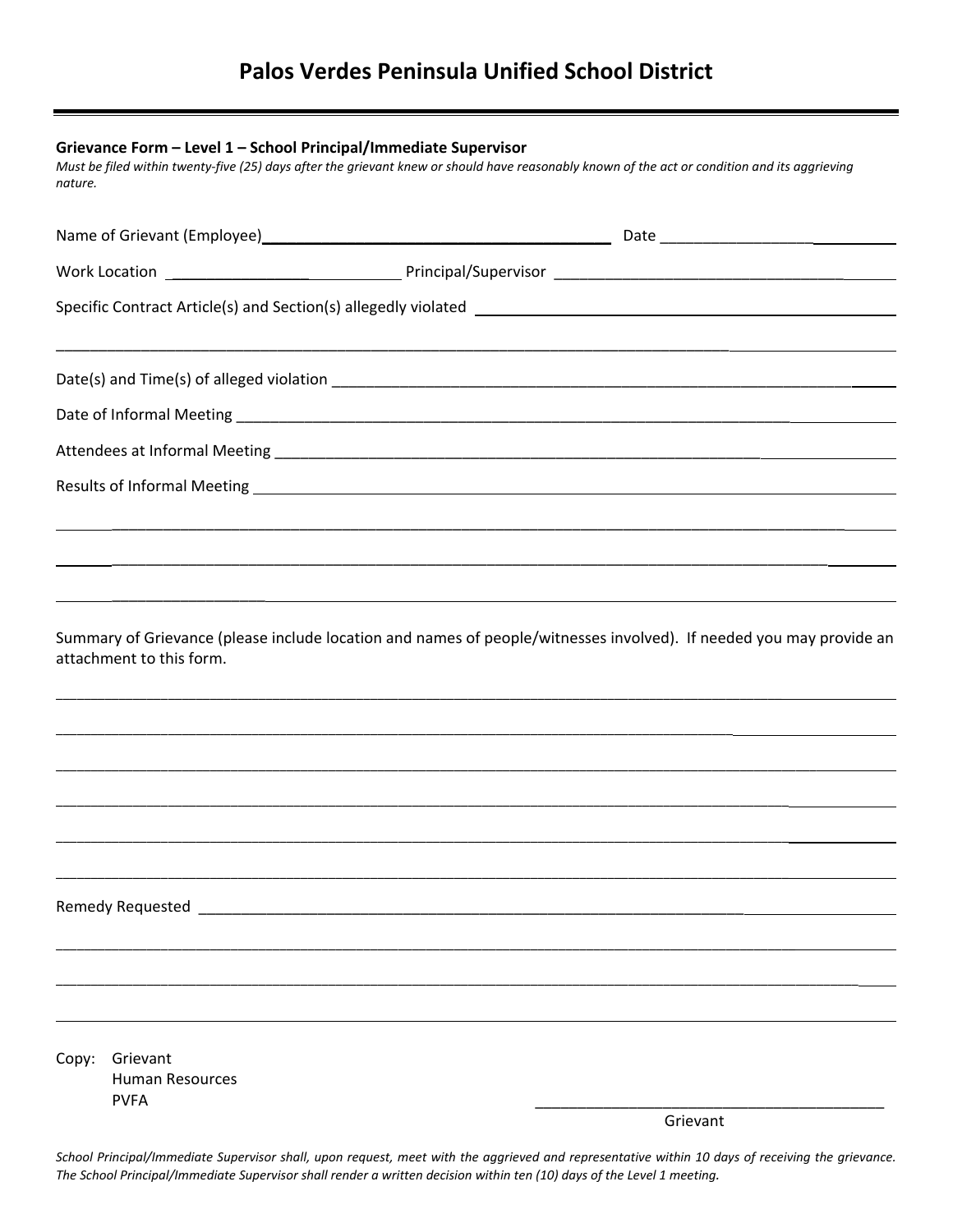| Grievance Form – Level 2 – Assistant Superintendent of Human Resources or Designee<br>Must be filed with the Assistant Superintendent of Human Resources within ten (10) days after the decision at Level 1 or twenty (20) days after the<br>Level 1 grievance was presented, whichever is later. |                                                      |  |                                                                                  |  |  |
|---------------------------------------------------------------------------------------------------------------------------------------------------------------------------------------------------------------------------------------------------------------------------------------------------|------------------------------------------------------|--|----------------------------------------------------------------------------------|--|--|
|                                                                                                                                                                                                                                                                                                   |                                                      |  |                                                                                  |  |  |
|                                                                                                                                                                                                                                                                                                   |                                                      |  |                                                                                  |  |  |
|                                                                                                                                                                                                                                                                                                   |                                                      |  |                                                                                  |  |  |
|                                                                                                                                                                                                                                                                                                   |                                                      |  |                                                                                  |  |  |
|                                                                                                                                                                                                                                                                                                   |                                                      |  |                                                                                  |  |  |
|                                                                                                                                                                                                                                                                                                   |                                                      |  |                                                                                  |  |  |
|                                                                                                                                                                                                                                                                                                   | Attach any Level 1 Response from District Respondent |  |                                                                                  |  |  |
|                                                                                                                                                                                                                                                                                                   |                                                      |  | ,我们也不会有什么。""我们的人,我们也不会有什么?""我们的人,我们也不会有什么?""我们的人,我们也不会有什么?""我们的人,我们也不会有什么?""我们的人 |  |  |
|                                                                                                                                                                                                                                                                                                   |                                                      |  |                                                                                  |  |  |
| Copy:                                                                                                                                                                                                                                                                                             | Grievant<br><b>Human Resources</b><br><b>PVFA</b>    |  |                                                                                  |  |  |

Grievant

The Assistant Superintendent of Human Resources shall, upon request, meet with the aggrieved and representative within 10 days of receiving the grievance. The Assistant Superintendent of Human Resources shall render a written decision within ten (10) days after the Level 2 meeting.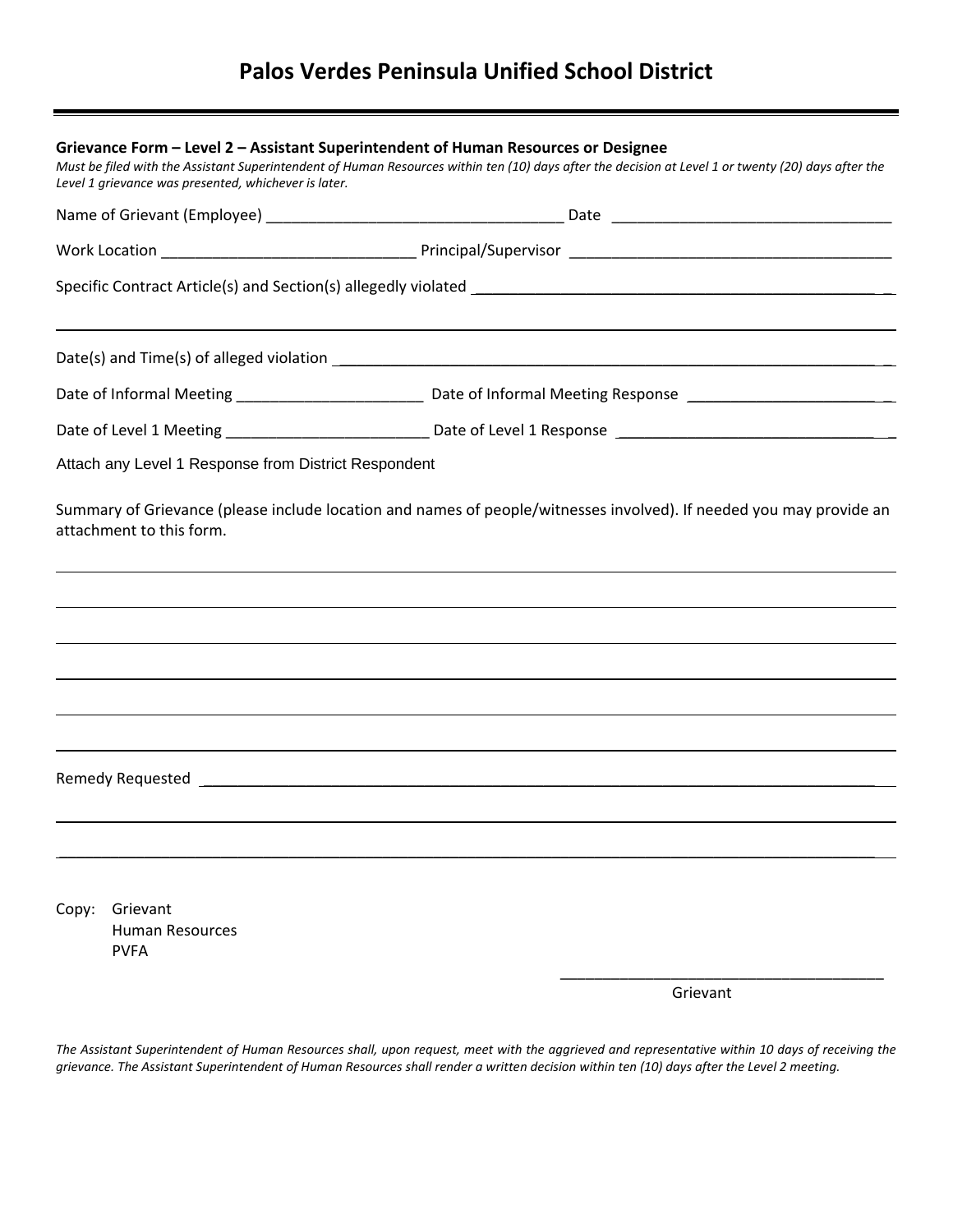| Grievance Form - Level 3 - Superintendent or Designee<br>Must be filed with the Superintendent within ten (10) days after the decision at Level 2 or twenty (20) days after the Level 2 grievance was<br>presented, whichever is later. |                                                   |  |  |  |
|-----------------------------------------------------------------------------------------------------------------------------------------------------------------------------------------------------------------------------------------|---------------------------------------------------|--|--|--|
|                                                                                                                                                                                                                                         |                                                   |  |  |  |
|                                                                                                                                                                                                                                         |                                                   |  |  |  |
|                                                                                                                                                                                                                                         |                                                   |  |  |  |
|                                                                                                                                                                                                                                         |                                                   |  |  |  |
|                                                                                                                                                                                                                                         |                                                   |  |  |  |
|                                                                                                                                                                                                                                         |                                                   |  |  |  |
|                                                                                                                                                                                                                                         |                                                   |  |  |  |
|                                                                                                                                                                                                                                         |                                                   |  |  |  |
|                                                                                                                                                                                                                                         |                                                   |  |  |  |
|                                                                                                                                                                                                                                         |                                                   |  |  |  |
| Copy:                                                                                                                                                                                                                                   | Grievant<br><b>Human Resources</b><br><b>PVFA</b> |  |  |  |

Grievant

Superintendent/Designee shall, upon request, meet with the aggrieved and representative within 10 days of receiving the grievance. The *Superintendent/Designee shall render a written decision within ten (10) days of the Level 3 meeting.*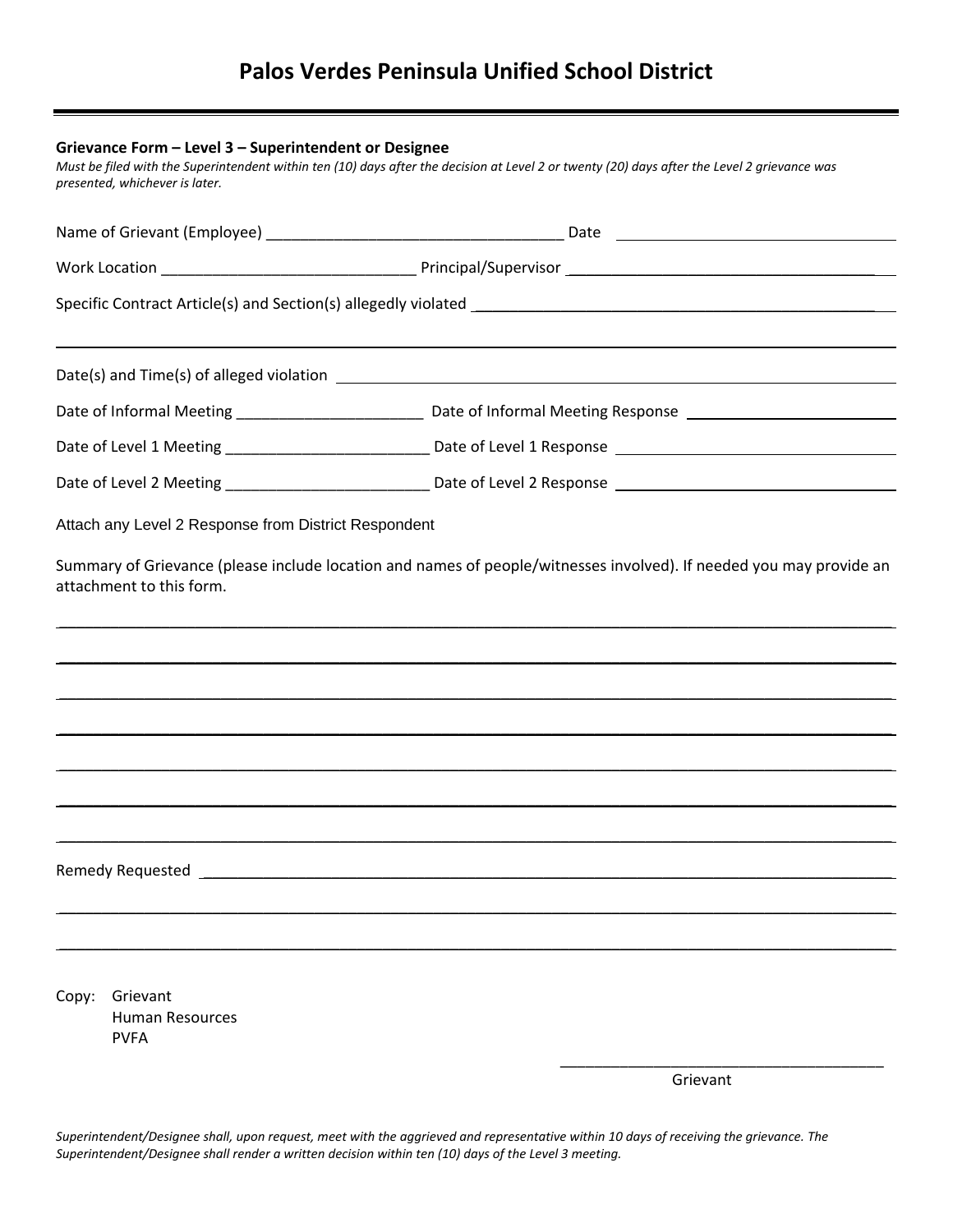#### **Grievance Form – Level 4 – Mediation**

If the grievant and/or the Association is not satisfied with the disposition of the grievance at Level 3, the grievance shall be referred to grievance *mediation.*

|                     | Date of Level 1 Meeting __________________________________ Date of Level 1 Response ________________________________  |  |  |  |  |
|---------------------|-----------------------------------------------------------------------------------------------------------------------|--|--|--|--|
|                     |                                                                                                                       |  |  |  |  |
|                     | Date of Level 3 Meeting ___________________________________ Date of Level 3 Response _______________________________  |  |  |  |  |
|                     |                                                                                                                       |  |  |  |  |
|                     |                                                                                                                       |  |  |  |  |
|                     |                                                                                                                       |  |  |  |  |
|                     |                                                                                                                       |  |  |  |  |
|                     |                                                                                                                       |  |  |  |  |
| resolution center). | PVFA requests the services of a mediator from the California Mediation Service (or other mutually agreed upon dispute |  |  |  |  |

For PVFA \_\_\_\_\_\_\_\_\_\_\_\_\_\_\_\_\_\_\_\_\_\_\_\_\_\_\_\_\_\_\_\_\_\_

Copy: Grievant Human Resources PVFA

If the Association, and the Superintendent or his/her designee have not resolved the grievance with the assistance of the mediator within ten (10) workdays from the first meeting held by the mediator, the Association or District may terminate Level 4 and the grievance may proceed to *arbitration.*